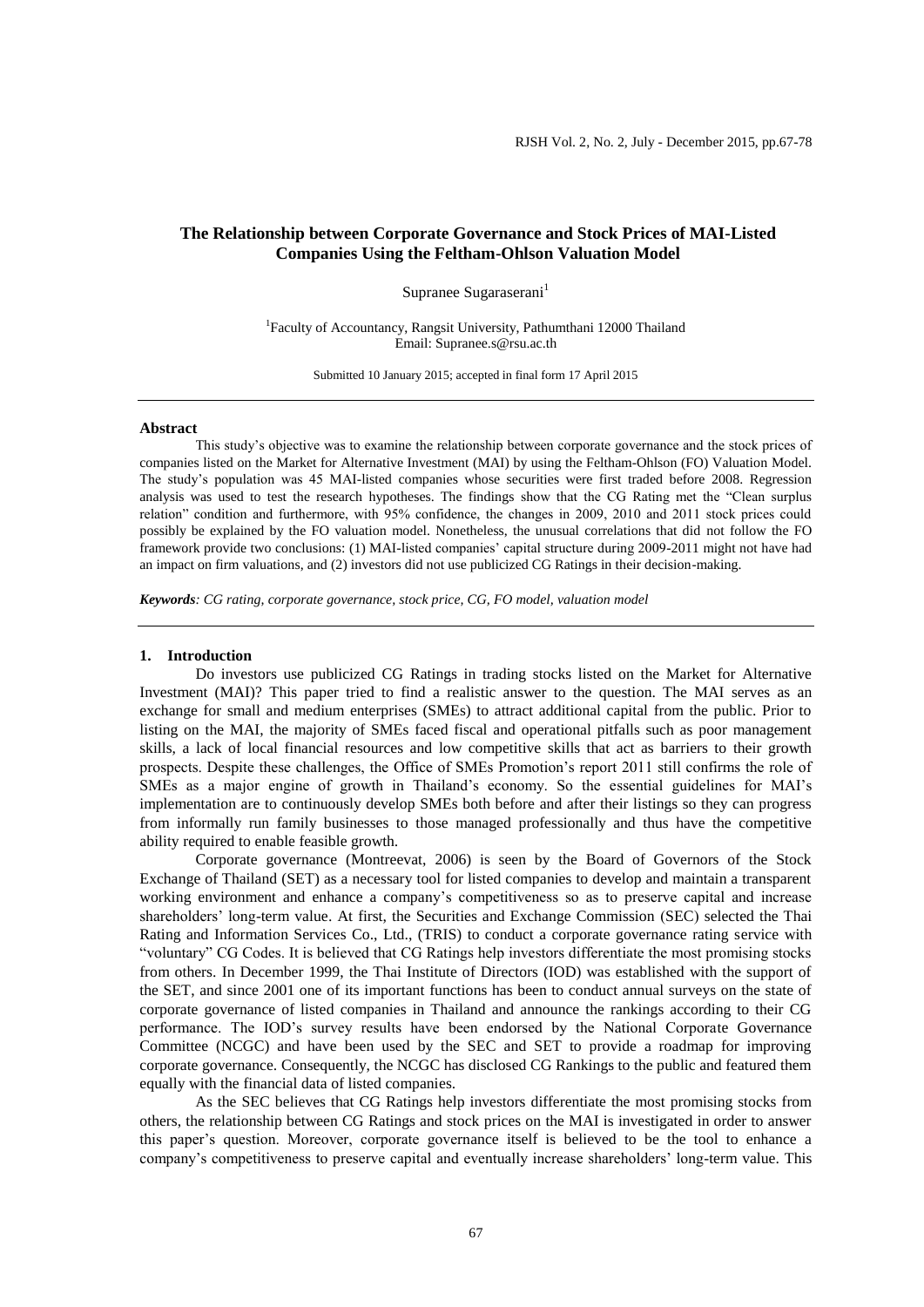study will use a valuation model that takes into account stock prices, CG Ratings and accounting data in financial statements that represent competitiveness.

The remainder of this paper is as follows: the second section discusses hypothesis development; the third section details sample and research methodology; the fourth section presents the study's results; and they are followed by a summary and conclusion.

#### **2. Hypothesis Development**

#### **2.1 Corporate Governance (CG) and Its Previous Studies**

Black (2001) was one of the first to study the relationship between CG and a firm's performance and to find a positive relationship. Gompers, Ishii and Metrick (2003) used Return on Assets (ROA), net profit and growth rate as performance measurements in their study and found a high correlation in the same direction between CG and firm performance. Later, the study of Brown and Caylor (2004) found a relationship between bad corporate governance and lower performance. In another study, Drobetz, Schilhofer and Zimmerman (2004) found a positive impact of CG on a firm's value. When they compared performance between firms with good and bad CG, the results showed that investors paid attention to the performance of the good CG firms. Moreover, Durnev and Kim (2007), Klapper, Leora, & Love (2002), and Black, Jang and Kim (2006) provide evidence that companies with higher governance and transparency scores enforce higher firm values—and that this governance valuation effect is more pronounced in countries with weaker legal systems. On the contrary, Bebchuk and Ferrell (2009) found that increases in the level of an entrenchment index based on six governance provisions are monotonically associated with economically significant reductions in firm valuation. They also found that firms with higher levels of the entrenchment index were associated with large negative abnormal returns during 1990-2003.

The adoption of CG practices by stock markets in developing countries stimulated new approaches in research and study. Utama and Utama (2005) studied the effect of CG on a firm's performance as measured by Economic Value Added (EVA) and found that the CG index had a positive and significant effect on EVA. They also investigated the effect of the CG index on ROA and ROE as a measurement of firm performance. Their results show that the CG index has a positive and significant effect on these performance measurements. A few years later, Martani and Saputra (2009) reached the same conclusion: listed companies with high CG have higher EVA than those with lower CG. Morey, Gottesman, Baker, & Godridge (2009) studied the correlation between governance quality and share prices in emerging markets, using samples from 21 countries, and found that improvements in CG were associated with higher share prices. Recently, Moradi, & Aldin (2012) investigated the effects of corporate governance mechanisms and financing activities on firms' performance by studying 84 firms listed on the Tehran stock exchange selected through random sampling. Their findings reveal that CG, financing decisions and capital structures are affected by firms' performance. In the same year, Ergin (2012) studied listed companies on Turkey's stock exchange and used the price model to discover whether investors consider using CG in evaluating a stock's price. His results show that CG rankings are positively and significantly associated not only with financial performance but also with accounting performance.

Returning to Thailand, a survey of 202 firms listed on the SET in mid-1996 by Price Waterhouse (1997) revealed that about 70% of senior management felt that improvements should be made on CG issues in Thailand, which confirmed CG weaknesses in the 1990s. Hence, since the economic crisis in 1997, Thailand has deeply realized the importance of rebuilding capital market confidence by monitoring strong disclosure and accounting standards and practices, legal and regulatory enforcement, and CG. Since then, significant CG reforms have been introduced and are underway, including the SET's adoption of 15 Principles of Good CG. To promote good practices, the Thai Rating and Information Service (TRIS) has been assigned by the authorities as the sole corporate governance rating agency for listed companies in Thailand. The SET and SEC provided incentives to companies to be rated by TRIS as a means of promoting good practices. Several listed firms have already been rated. In December 1999, the Thai Institute of Directors Association (IOD) was founded with support from the SET, Bank of Thailand and World Bank. Apart from providing various training programs, the Thai IOD, acting since 2001, conducts research and surveys on corporate governance. Its report has been recognized by the National Corporate Governance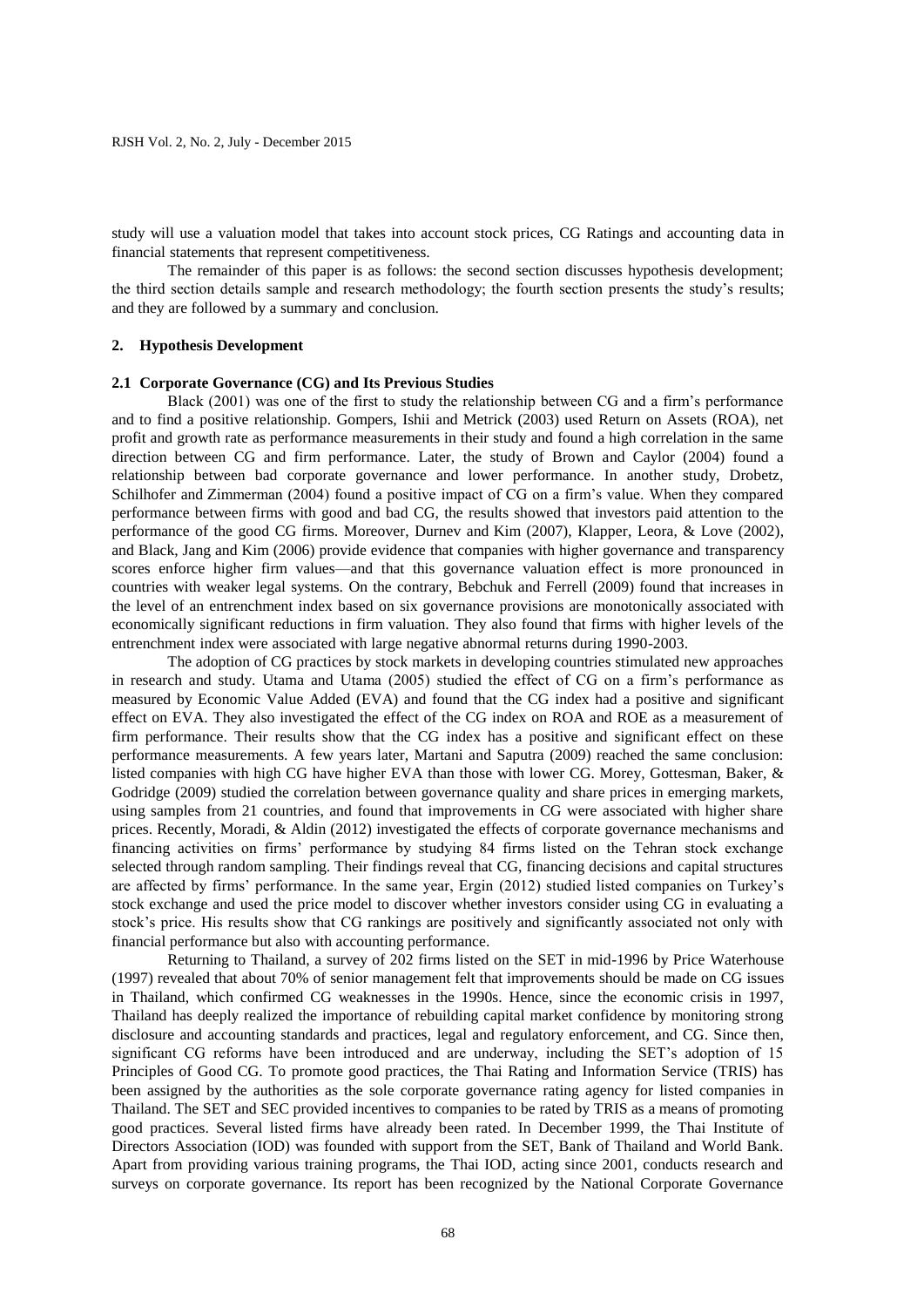Committee and agencies concerned as the most comprehensive corporate governance study of Thai listed companies to date (Montreevat, 2006).

The Thai IOD's assessment criteria for CG are based on the principles of good corporate governance as set forth by the Organization for Economic Cooperation and Development and SET. The sources for information scoring are company annual reports, annual information filings (Form 56-1), notice and minutes of company shareholder meetings, company websites, information from the SET/SEC database and other publicly available information. After scoring, listed companies are classified into six groups according to their corporate governance scores (Table 1) in the CGR publication. A list of companies receiving a good CG rating and above are publicized by the SET and IOD.

| Score         | Range number of Logo (publicized) | Description      |
|---------------|-----------------------------------|------------------|
| $90-100$      | AAAAA                             | Excellent        |
| 80-89         | AAAA                              | <b>Very Good</b> |
| 70-79         | AAA                               | Good             |
| $60-69$       |                                   | Satisfactory     |
| 50-59         |                                   | Pass             |
| Lower than 50 | No logo given                     | N/A              |

**Table 1** Classified CG scores, icons, and description

**Source:** Corporate Governance Report of Thai Listed Companies (CGR) 2006

## **2.2 Feltham-Ohlson Valuation Model**

The most prominent valuation model in the empirical accounting research is the Feltham-Ohlson (FO) model (1995). The two main assumptions of the FO model are (1) the relevance of publicly disclosed accounting information and a firm's market value, and (2) the existence of linear information dynamics.

Many studies attempted to form models that could predict the stock market reaction to disclosed information, especially accounting data in financial statements. Ohlson (1995) and Feltham & Ohlson (1995) proposed a basic valuation model that expressed a firm's value as the sum of traditional accounting data highlighted by abnormal earnings. The stated model defines firm value  $(P<sub>t</sub>)$  as the summation of the book value of shareholder equity  $(y_t)$ , same year, and the present value of future abnormal earnings. Later, Ohlson developed the valuation model and accepted "other non-accounting information" as a control variable according to its encouragement of abnormal earnings.

This paper will begin with the following basic FO valuation model:

$$
P_{t} = \beta_{0} + \beta_{1} B V A_{t} + \beta_{2} B V L_{t} + \beta_{3} A E_{t} + \omega^{1} V^{1} + \omega^{2} V^{2} + \mathcal{E}
$$

Where:

| $P_{t}$          |     | stock price at period t               |
|------------------|-----|---------------------------------------|
| BVA <sub>r</sub> | $=$ | book value of assets at period t      |
| $BVL_{t}$        | $=$ | book value of liabilities at period t |
| $AE_{t}$         | $=$ | abnormal earnings of period t         |
| $v^1$ , $v^2$ =  |     | other non-accounting information      |
| ε                |     | tolerance value                       |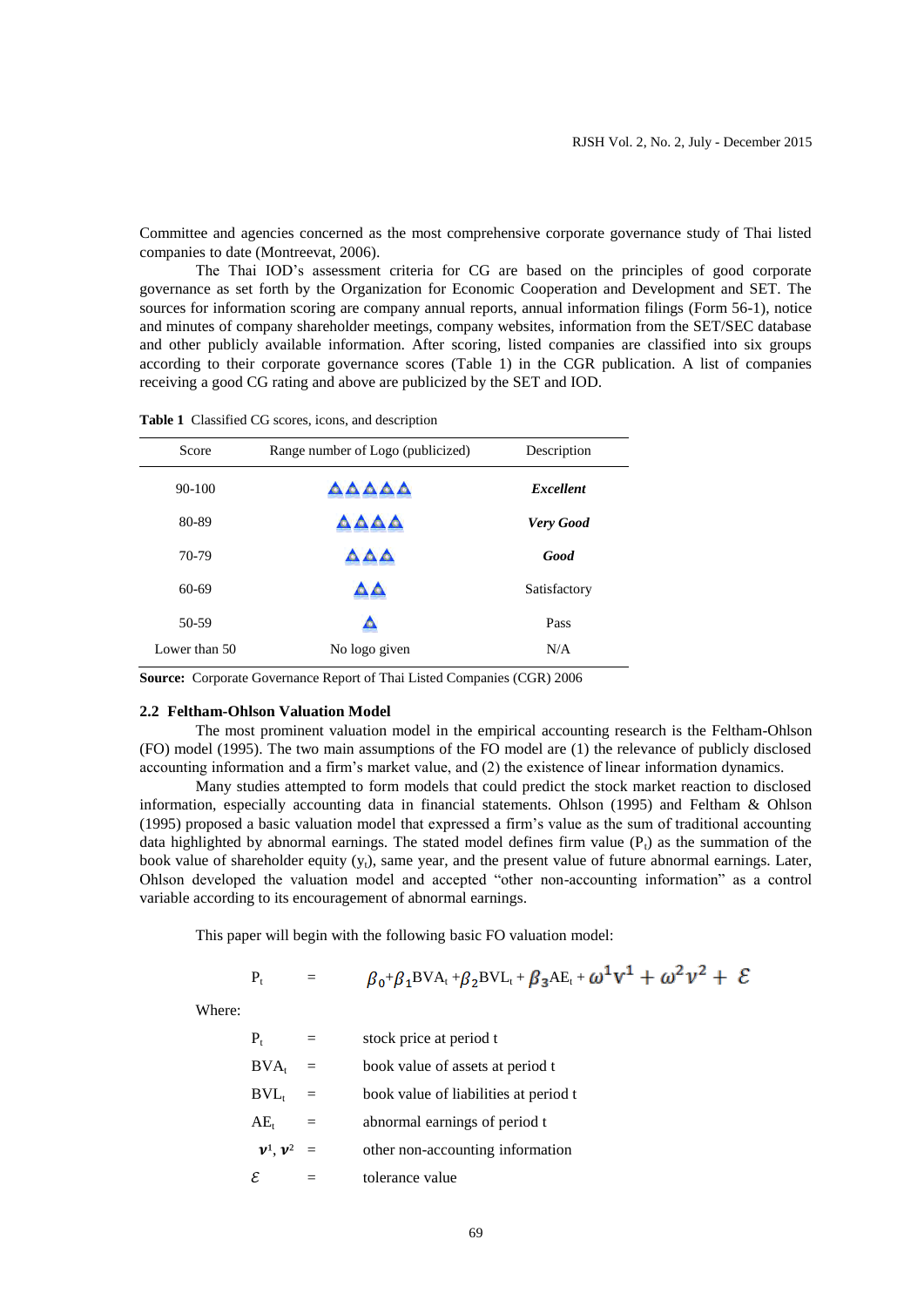The above equation must be based on the following key assumptions:

1) The present value of expected future dividends determines the intrinsic firm value considering neutrality to the risk or a fair game.

$$
P_{t} =
$$
present value of all future dividends: PVED  
\n
$$
P_{t} = \sum_{\tau=1}^{\infty} R^{-\tau} E_{\tau} [\tilde{d}_{1+\tau}]
$$
\nWhere:  
\n
$$
P =
$$
 market value of asset or stock price at year t

| Ι,        | market value of asset or stock price at year |
|-----------|----------------------------------------------|
| $d_{1+t}$ | expected future dividend                     |
|           | $\geq 0$                                     |
| R         | fixed expected return                        |

2) Clear profit or Clean surplus relation: CSR The clean surplus concept derives from conservative accounting. It requires that entries to retained earnings be recorded only as periodic earnings and dividends (Ota, 2002).

| b,      | $b_{t-1} + x_t - d_t$            |
|---------|----------------------------------|
| Where:  |                                  |
| $b_{t}$ | book value of equity at period t |
| $X_t$   | periodic profit for period t     |
| d.      | dividend paid at period t        |

3) Linear Information Dynamics or Linear Information Model The Linear Information Model explains the time-series behavior of the variables (Ota, 2002). In other words, the relationship of control variables must exist in a linear equation.

The development FO model emphasizes abnormal earnings as a variable that inspires the firm value. Abnormal earnings are estimated by the difference between the periodic profit and a return of the use of capital (Dahmash and Qabajeh, 2012).

$$
x_t^a = x_t - r(y_{t-1})
$$

Where:

| $x_*^a$   | abnormal earning for period t                       |
|-----------|-----------------------------------------------------|
| х,        | periodic profit for period t                        |
| r         | risk-free rate                                      |
| $y_{t-1}$ | shareholders' equity at the beginning of the period |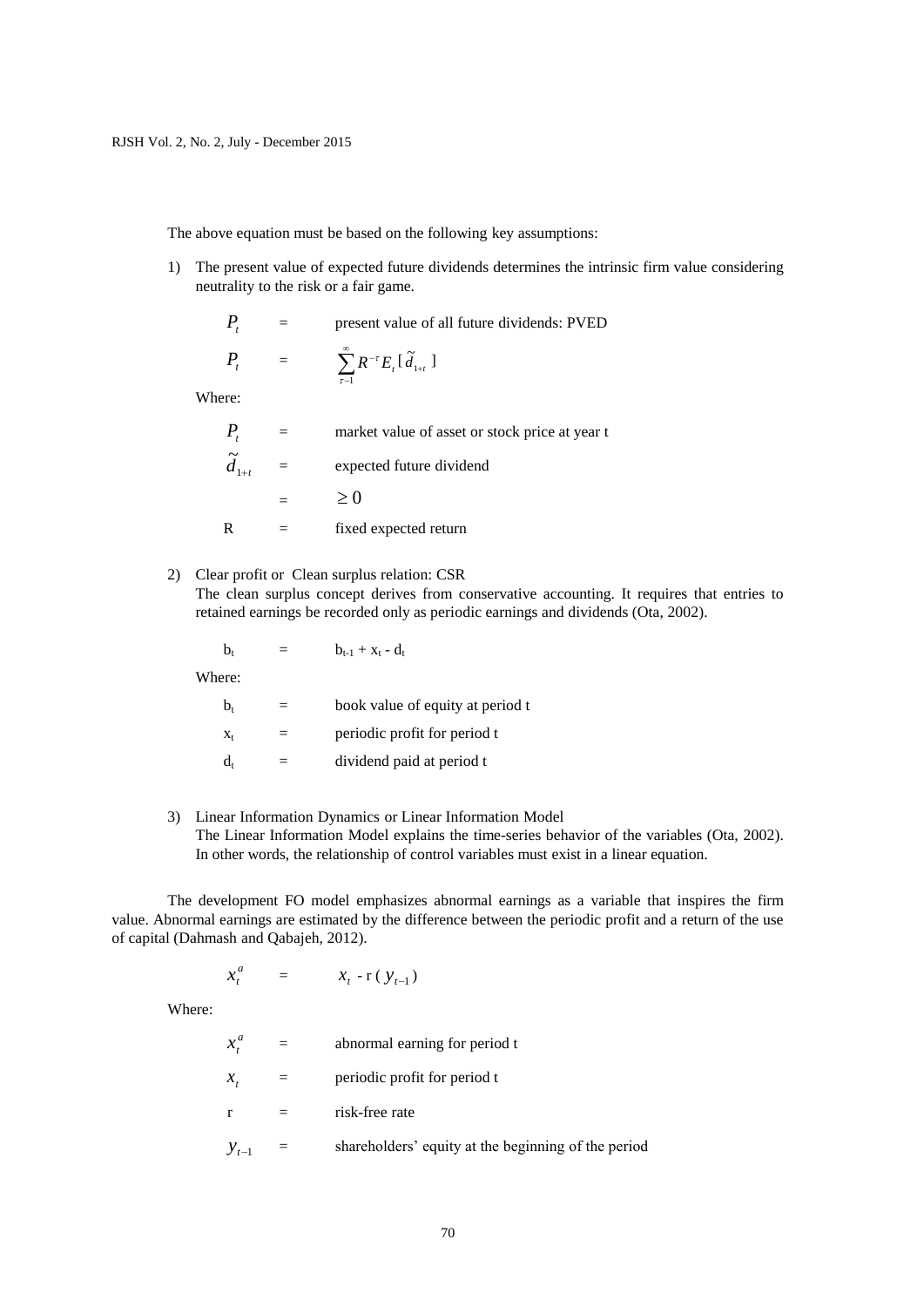According to the literature review, the FO model is well defined for this study and CG rating will be used as a proxy for other non-accounting information.

### **3. Sample and Research Methodology**

The research relies on statistical inference methods for testing hypotheses. All calculations are analyzed in a regression program.

## **3.1 Model**

To answer the question of this paper, the relationship between corporate governance and the stock prices of MAI-listed companies is investigated. Despite the core objective, this paper wants to strengthen the study to prove the SEC's belief in the influence of CG mechanisms, so the Feltham-Ohlson valuation model in equation (1) is applied.

$$
P_{t} = \beta_{0} + \beta_{1}BVA_{t} + \beta_{2}BVL_{t} + \beta_{3}AE_{t} + \omega^{1}V^{1} + \omega^{2}V^{2} + \mathcal{E} \dots \dots \dots \dots (1)
$$

Where:

| $P_{t}$       |     | stock price at period t               |
|---------------|-----|---------------------------------------|
| $BVA_t$       | $=$ | book value of assets at period t      |
| $BVL_{t}$     | $=$ | book value of liabilities at period t |
| $AE_t$        |     | abnormal earnings of period t         |
| $v^1$ , $v^2$ |     | other non-accounting information      |
| ε.            |     | tolerance value                       |

The equation (1) was built within a framework whereby stock price appears as a dependent variable with contemporary accounting data and other data are treated as explanatory variables (Ohlson, 1995). Moreover, it is designed to adopt a back-to-basics approach that relies on a "measurement perspective". The highlights of the FO valuation equation (1) are the ''other non-accounting information'' variables,  $v^1$  and  $v^2$ , which are undefined, and any expected variables can be substituted by way of a linear relationship. This paper substitutes publicized IOD's CG ratings for the ''other non-accounting information'' variables.

Note that the core assumption required for all explanatory variables in the model is the clean surplus relation (CSR). In traditional accounting, the CSR ensures that all changes in the book value of equity are reported as either income (accounting earnings) or dividends. As permission to be explanatory variables, CSR is the relation between current and next-period data as linear and stationary, which is called the Linear Information Dynamics relation (LIDOM). Consequently, the horizontally collected IOD's CG ratings must be tested for clean surplus relation, equation (2), before plugging data into the FO valuation model.

$$
CG_{t+1} = \gamma CG_t + \varepsilon \qquad \qquad (2)
$$

Where:

$$
CGt = CG Rating for current period\nCGt+1 = CG Rating for the following period\n
$$
\mathcal{E} =
$$
 tolerance value
$$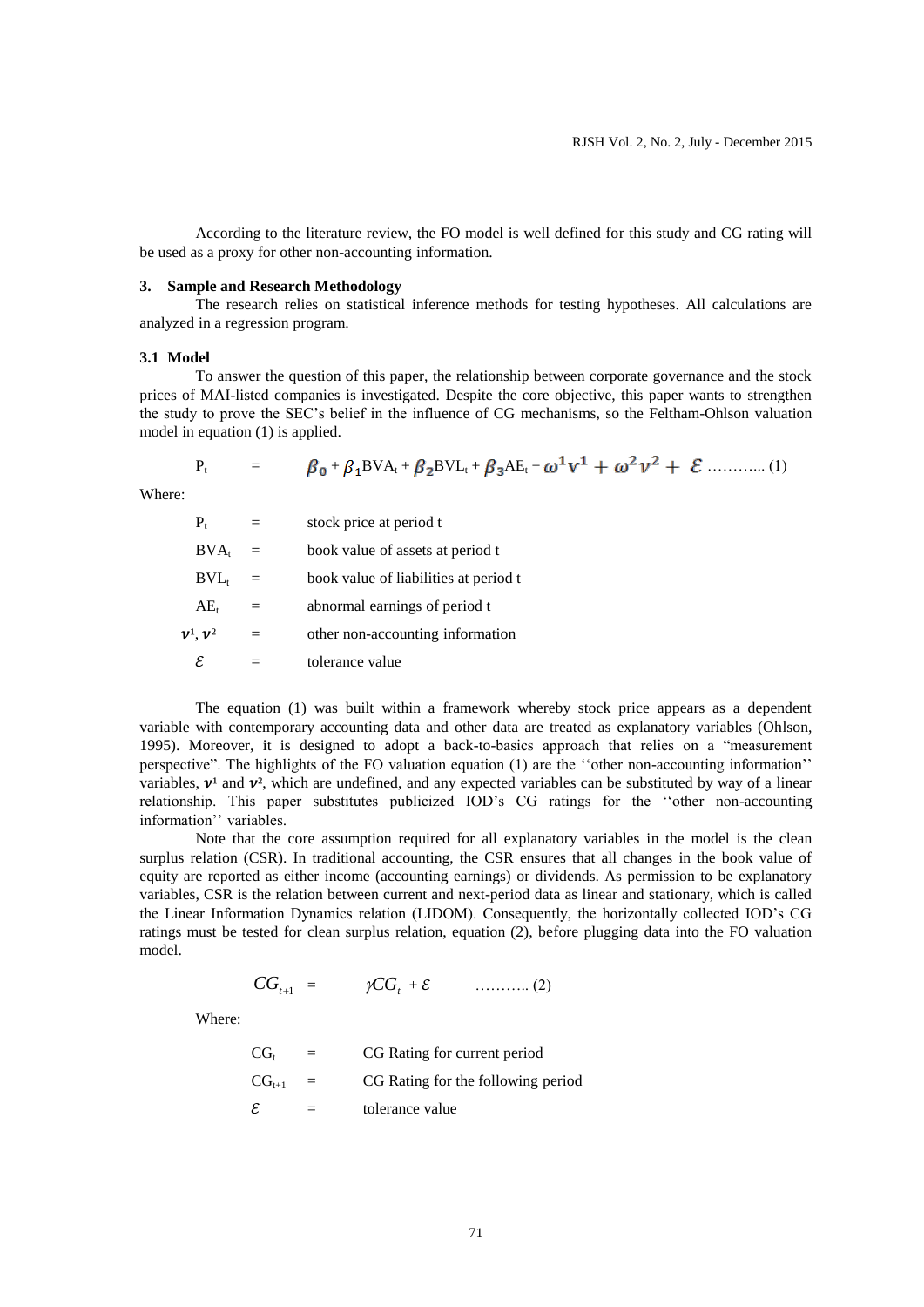Applying IOD's CG ratings to any expression will cause a problem because the IOD and SET publish a volume of icons instead of CG scores, and only those companies receiving good CG ratings and above are publicized. To use the data in the analysis, CG ratings are decoded using a four-level rating scale before substituting the ''other non-accounting information'' variable in the FO model.

|   | $=$ | Excellent                  | $\alpha$ r | <b>AAAAA</b> |
|---|-----|----------------------------|------------|--------------|
| 3 | $=$ | Very good                  | $\alpha$ r | <b>AAAA</b>  |
|   | $=$ | Good                       | $\alpha$ r | <b>AAA</b>   |
|   | $=$ | Lower than good or no logo |            |              |

In fact, the range of CG scores for each classified group can be collected and for this reason, in the case of testing clean surplus relation, a ceiling score for each group will be used instead of the four-level rating scale.

Eventually, a major issue related to variables application is the type of data used in the FO model. Stock price, book value of asset, book value of liability and abnormal earnings are quantitative data, but CG ratings are qualitative data. To solve this problem, the basic equation is transformed into the following equation (3), which is suitable for studying the relationship between corporate governance and stock prices of MAI-listed companies.

$$
P_{t} = \beta_{0} + \beta_{1} CG_{t-1} BVA_{t} + \beta_{2} CG_{t-1} BVL_{t} + \beta_{3} CG_{t-1} AE_{t} + \beta_{4} CG_{t-1} + \varepsilon
$$
  
=  $\beta_{0} + CG_{t-1} (\beta_{1} BVA_{t} + \beta_{2} BVL_{t} + \beta_{3} AE_{t}) + \beta_{4} CG_{t-1} + \varepsilon$  ......... (3)

### **3.2 Population**

The data for this study were collected from 45 listed companies on the MAI whose securities were first traded before 2008 and had reported and disclosed financial information and other non-accounting information according to SET regulations continuously through 2012.

## **3.3 Variable Measurement**

**Table 2** Variable measurement and definition

| Variable         | Definition                                              | <b>Calculation and Measurement</b>                                                                                                                                                                                                     |  |
|------------------|---------------------------------------------------------|----------------------------------------------------------------------------------------------------------------------------------------------------------------------------------------------------------------------------------------|--|
| Pt               | Firm's value at period t                                | Market price per share at the end of period                                                                                                                                                                                            |  |
| BVA <sub>t</sub> | Firm's size at period t                                 | Common logarithm of moving average of the book value of<br>assets at the end of period                                                                                                                                                 |  |
| $BVL_{t}$        | Liability at period t                                   | Common logarithm of moving average of the book value of<br>liabilities at the end of period.                                                                                                                                           |  |
| AEt              | Operating efficiency or abnormal<br>earning at period t | The percentile ranking of abnormal earnings.<br>Abnormal earnings are the difference between operating profit<br>after tax and a return, at a risk-free rate, to the moving average<br>of equity at the beginning of period.           |  |
| $CGt-1$          | Corporate governance rating at<br>period before t       | FO valuation model using a four-level rating scale<br>a)<br>instead of the number of icons awarded.<br>b)<br>Testing clean surplus relation: a ceiling score for each<br>group will be used instead of the number of icons<br>awarded. |  |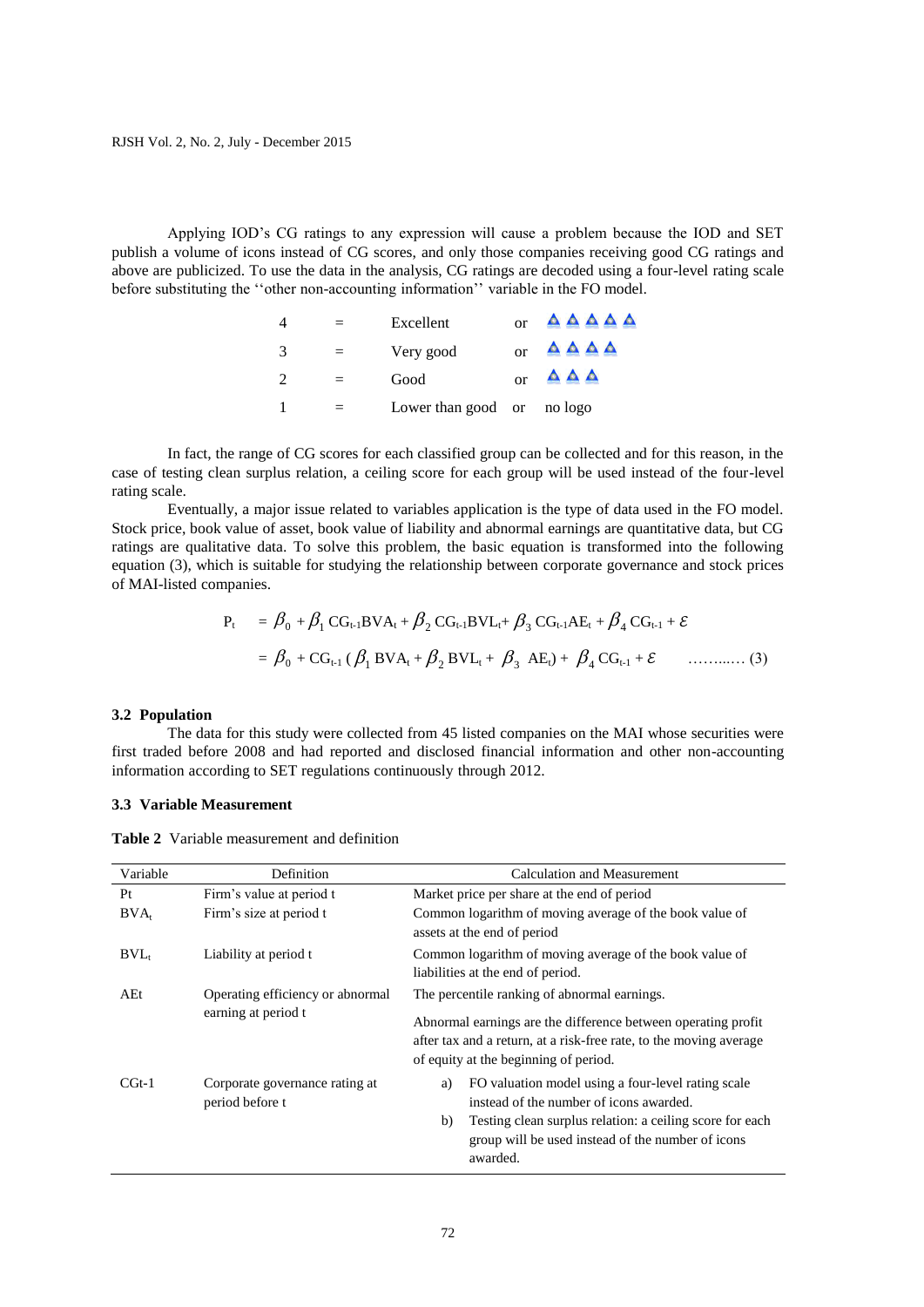## **3.4 Hypotheses**

This paper conducts the test by replacing CG ratings with non-accounting information in the FO model as an explanatory variable. Therefore, a CG rating must be tested for a CSR condition. Consequently, the approach to answering this paper's question rests on two hypotheses:

- H1: The relationship of CG ratings meets the assumption of clean surplus relation;
- H2: The relationship of stock price, CG rating, firm size, liability and abnormal earnings must exist in a linear equation.

#### **4. Results of the Study**

Do investors use CG Ratings when trading capital stocks on the MAI? This paper uses the FO model as a tool to answer the question. To adhere to the main FO model concepts, the two hypotheses must be tested and presented in series. First comes the testing of the CSR condition using simple regression, followed by an analysis of the linear relation between stock price and CG rating together with the controlled variables in the FO model.

### **4.1 H1: The relationship of CG rating meets the assumption of clean surplus relation.**

Using simple regression to examine the relationship of CG rating between 2008 and 2011, the empirical results are reported in table 3.

| Independent variable                                                                                            | Unstandardized coefficient |                |       | Sig.  |
|-----------------------------------------------------------------------------------------------------------------|----------------------------|----------------|-------|-------|
|                                                                                                                 | В                          | Standard error |       |       |
| constant                                                                                                        | 0.365                      | 0.062          | 5.889 | 0.000 |
| $CG \, rating_{08}$                                                                                             | 0.567                      | 0.102          | 5.567 | 0.000 |
| $D = 0.647$ $D^2 = 0.410$ $R_{\text{H}}$ Europe of the estimate = 0.277420 $E = 20.096$ $R_{\text{cm}} = 0.000$ |                            |                |       |       |

**Table 3** Simple regression analysis output  $(n = 45)$ 

 $R = 0.647$   $R^2 = 0.419$  Std. Error of the estimate = 0.277439  $F = 30.986$  Sig. = 0.000

#### $CG_{09}$ ,  $CG_{10}$

 $CG_{22}$  ,  $CG_{22}$ 

| Independent variable | Unstandardized coefficient                                                                                                                                                                                                                                                                                                       |                |       | Sig.  |  |  |
|----------------------|----------------------------------------------------------------------------------------------------------------------------------------------------------------------------------------------------------------------------------------------------------------------------------------------------------------------------------|----------------|-------|-------|--|--|
|                      | в                                                                                                                                                                                                                                                                                                                                | Standard error |       |       |  |  |
| constant             | 0.223                                                                                                                                                                                                                                                                                                                            | 0.057          | 3.939 | 0.000 |  |  |
| $CG \, rating_{09}$  | 0.751                                                                                                                                                                                                                                                                                                                            | 0.079          | 9.473 | 0.000 |  |  |
|                      | $\alpha$ and $\alpha$ and $\alpha$ and $\alpha$ and $\alpha$ and $\alpha$ and $\alpha$ and $\alpha$ and $\alpha$ and $\alpha$ and $\alpha$ and $\alpha$ and $\alpha$ and $\alpha$ and $\alpha$ and $\alpha$ and $\alpha$ and $\alpha$ and $\alpha$ and $\alpha$ and $\alpha$ and $\alpha$ and $\alpha$ and $\alpha$ and $\alpha$ |                |       |       |  |  |

 $R = 0.822$   $R^2 = 0.676$  Std. Error of the estimate = 0.189069  $F = 89.736$  Sig. = 0.000

| Independent variable | Unstandardized coefficient |                |        | Sig.  |
|----------------------|----------------------------|----------------|--------|-------|
|                      | в                          | Standard error |        |       |
| constant             | 0.117                      | 0.046          | 2.524  | 0.015 |
| $CG \, rating_{10}$  | 0.836                      | 0.061          | 13.735 | 0.000 |
|                      |                            |                |        |       |

 $R = 0.902$   $R^2 = 0.814$  Std. Error of the estimate = 0.132583 F = 188.654 Sig. = 0.000

Table 3 shows that with 95% confidence, the change in CG rating<sub>09</sub> can be explained by CG rating<sub>08</sub>; the change in CG rating<sub>10</sub> can be explained by CG rating<sub>09</sub>; and the change in CG rating<sub>11</sub> can be explained by CG rating<sub>10</sub>. When looking at  $R^2$ , their values prove that the longer the IOD conveys its survey of CG, the higher the impact of the current-period CG to the following-period CG (t value and F value were increasing).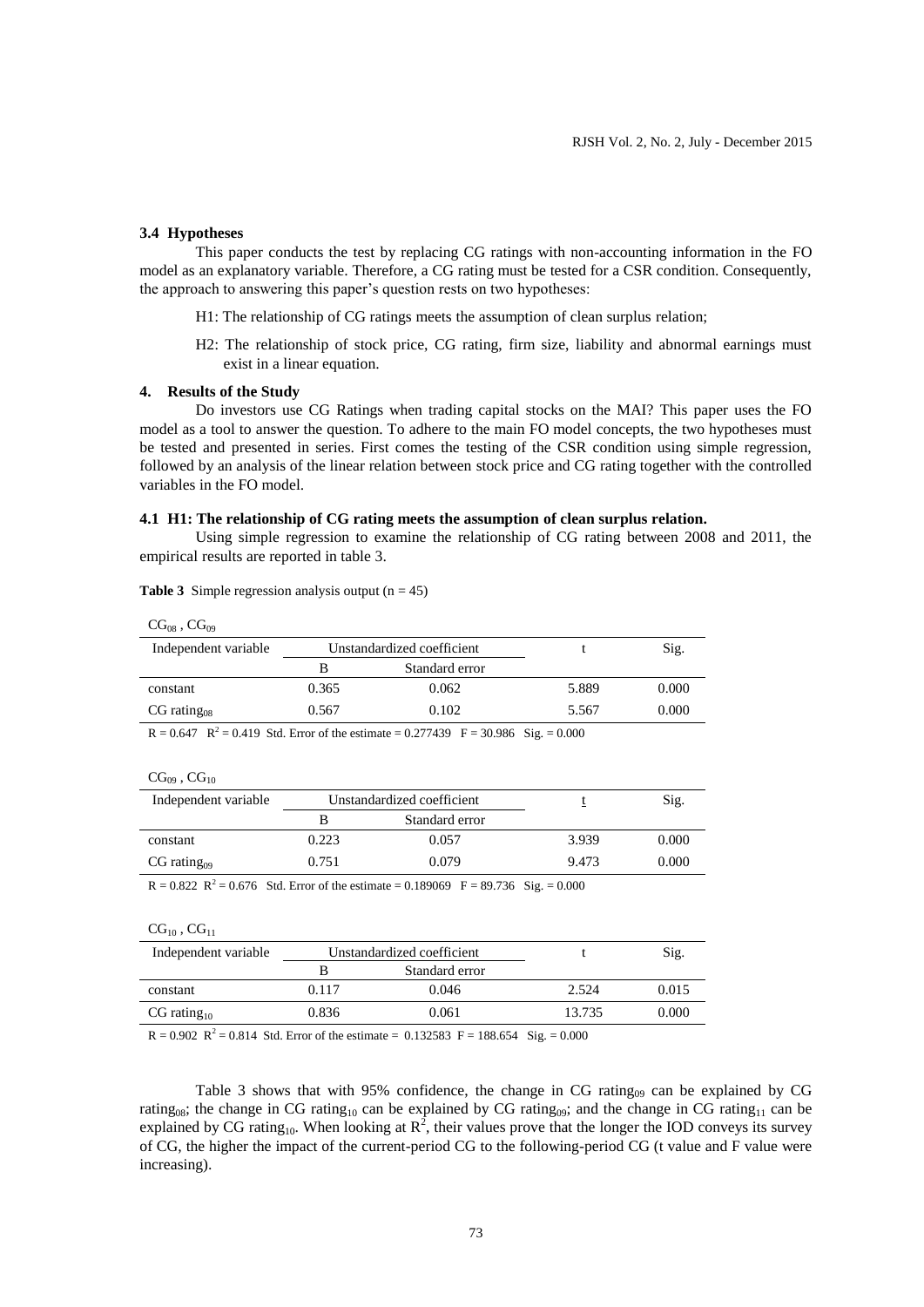However, the output models have pointed out the question about the significance of constant values because the beta coefficient of the constant values in the models is decreasing. Curve fit is tested and the predictions from equations without constants are better, so the relationship of CG rating meets the assumption of clean surplus relation and the null hypothesis is rejected. The expressions that prove the clean surplus relation are as follows:

## **4.2 H2: The relationship of stock price, CG rating, firm size, liability and abnormal earning exist in a linear equation.**

As mentioned earlier, CG rating is qualitative data and as such this type of data will cause a problem in exercising the FO model. To solve this problem, this paper applies a four-level rating scale to the number of icons and, unavoidably, the control variables are adjusted with the following equation (3) used to test the hypothesis:

$$
P_{t} = \beta_{0} + \beta_{1} CG_{t-1} BVA_{t} + \beta_{2} CG_{t-1} BVL_{t} + \beta_{3} CG_{t-1} AE_{t} + \beta_{4} CG_{t-1} + \mathcal{E} \dots \dots \dots \dots (3)
$$

Using multiple regressions to analyze the relationship of current-period stock price and previousperiod CG rating together with the current-period controlled variables that mention in basic FO model, firm size, liability, abnormal earning, and empirical result are reported in table 4.

**Table 4** Multiple regression analysis output

| Year 2009 $(n = 45)$              |                            |            |          |       |                         |         |
|-----------------------------------|----------------------------|------------|----------|-------|-------------------------|---------|
| Control variables                 | Unstandardized coefficient |            |          | Sig.  | Collinearity statistics |         |
|                                   | B                          | Std. error |          |       | Toler.                  | VIF     |
| constant                          | 4.010                      | 1.206      | 3.324    | 0.002 |                         |         |
| $CG_{08}$ Firm Size <sub>09</sub> | 3.751                      | 1.829      | 2.051    | 0.047 | 0.003                   | 287.784 |
| $CG08 Liability09$                | 0.271                      | 0.972      | 0.279    | 0.782 | 0.014                   | 70.819  |
| CG <sub>08</sub> Abnormal         | 2.154                      | 1.077      | 2.001    | 0.052 | 0.441                   | 2.269   |
| $CG$ Rating <sub>08</sub>         | $-24.887$                  | 6.885      | $-3.615$ | 0.001 | 0.009                   | 113.034 |

 $R = 0.644$   $R^2 = 0.415$  Std. error of the estimate = 3.012932  $F = 7.091$  Sig. = 0.000

#### Year 2010 (n=45)

| Control variables                 | Unstandardized coefficient |            |          | Sig.  | <b>Collinearity Statistics</b> |         |
|-----------------------------------|----------------------------|------------|----------|-------|--------------------------------|---------|
|                                   | в                          | Std. error |          |       | Toler.                         | VIF     |
| constant                          | 2.752                      | 1.621      | 1.697    | 0.097 |                                |         |
| $CG_{09}$ Firm Size <sub>10</sub> | 3.228                      | 1.708      | 1.890    | 0.066 | 0.005                          | 214.078 |
| $CG_{09}$ Liability <sub>10</sub> | $-0.578$                   | 0.957      | $-.604$  | 0.549 | 0.015                          | 64.624  |
| CG <sub>09</sub> Abnormal         | 0.867                      | 1.096      | .791     | 0.433 | 0.459                          | 2.177   |
| $CG$ Rating <sub>09</sub>         | $-15.801$                  | 6.274      | $-2.518$ | 0.016 | 0.014                          | 73.654  |

 $R = 0.505$   $R^2 = 0.255$  Std. error of the estimate = 3.429150  $F = 3.430$  Sig. = 0.017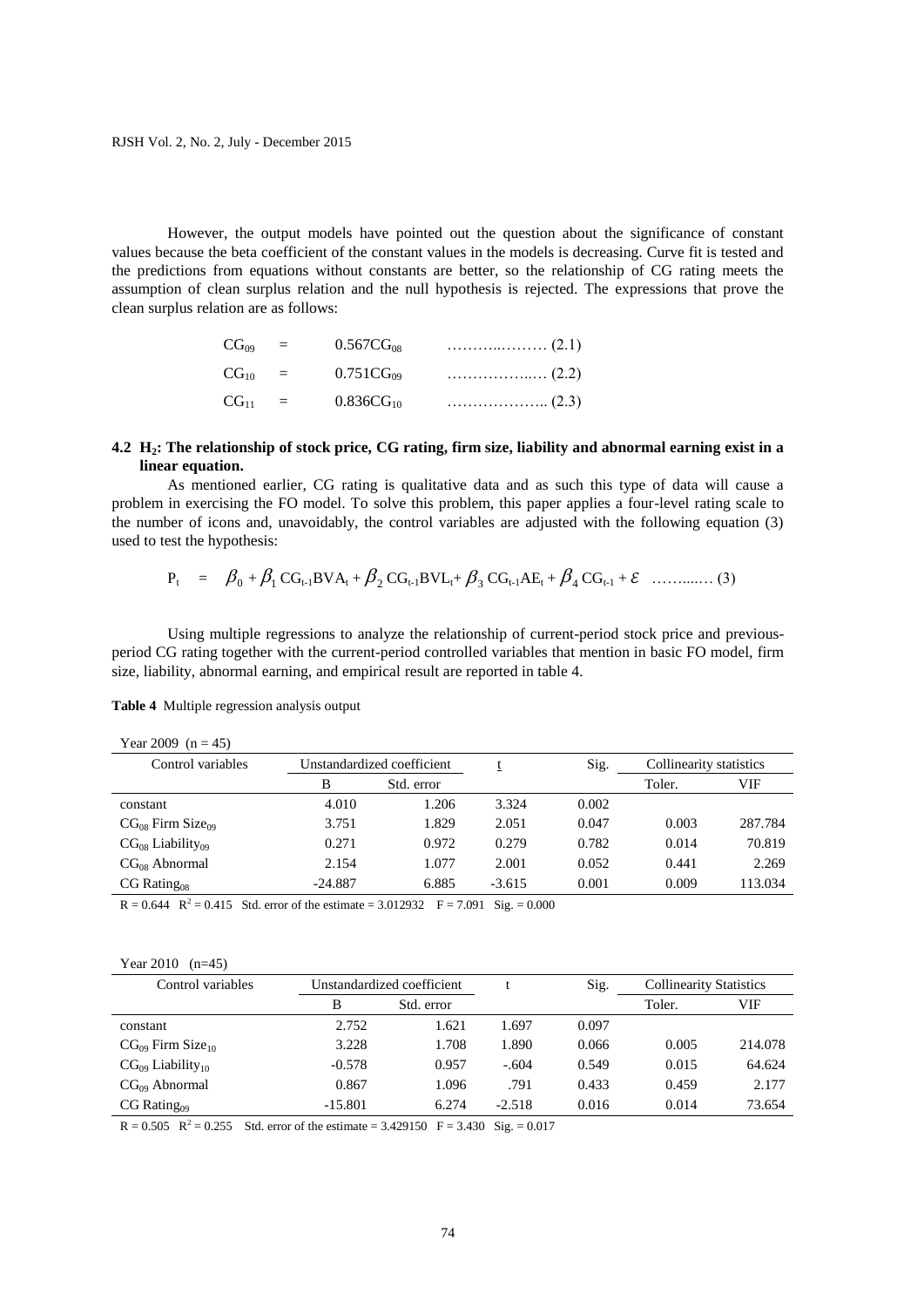| Control variables                 | Unstandardized coefficient |            |          | Sig.  | Collinearity statistics |        |
|-----------------------------------|----------------------------|------------|----------|-------|-------------------------|--------|
|                                   | B                          | Std. error |          |       | Tolerance               | VIF    |
| constant                          | 0.709                      | 1.682      | 0.422    | 0.676 |                         |        |
| $CG_{10}$ Firm Size <sub>11</sub> | 3.822                      | 1.535      | 2.490    | 0.017 | 0.005                   | 206.24 |
| $CG_{10}$ Liability <sub>11</sub> | $-1.163$                   | 0.951      | $-1.223$ | 0.229 | 0.013                   | 76.824 |
| $CG$ Rating <sub>10</sub>         | $-14.694$                  | 5.458      | $-2.692$ | 0.011 | 0.015                   | 67.091 |

Year 2011 ( $n = 43$ : delete data of two companies because of the high volatility in their stock prices)

 $R = 0.532$   $R^2 = 0.283$  Std. error of the estimate = 3.171487  $F = 3.755$  Sig. = 0.011

power of the explanation decreases over time ( $R<sup>2</sup>$  and F value). When looking at the impact of each Table 4 shows that with 95% confidence, the changes in stock prices in each year during 2009- 2011 can be explained by all control variables in the FO model and CG rating of the previous year, but the independent variable in the equations, only two independent variables have a significant effect on stock price: firm size and CG rating (beta coefficient). Nonetheless, the model comprising the control variables in table 4 can explain the change in stock prices significantly.

Even though these equations have shown a significant correlation, both tolerance values and VIFs indicate problems of autocorrelation that are unacceptable in a regression equation. To test the autocorrelation, Durbin-Watson values have been measured.

- 2009: when comparing Durbin-Watson values to the critical value, the result cannot conclude whether there is an autocorrelation.
- 2010: when comparing Durbin-Watson values to the critical value, the result can conclude that there is no autocorrelation.
- 2011: when comparing Durbin-Watson values to the critical value, the result cannot conclude whether there is an autocorrelation.

Therefore, the findings prove that all control variables can explain changes in stock prices and the relationship exists in a linear equation, so the null hypothesis is rejected. What follows are expressions for 2009, 2010 and 2011.

$$
P_{09} = 4.01(+/-3.012932) + 3.751CG_{08}BVA_{09} + 0.271CG_{08}BVL_{09} + 2.154CG_{08}AE_{09} - 24.887CG_{08}
$$

……. (3.1)

$$
P_{10} = 2.752(+/-3.42915) + 3.228CG_{09} BVA_{10} - 0.578CG_{09} BVL_{10} + 0.867CG_{09} AE_{10} - 15.801CG_{09}
$$

……. (3.2)

$$
P_{11} = 0.709(+/-3.171487) + 3.822CG_{10} BVA_{11} - 1.163CG_{10} BVL_{11} - 0.573CG_{10}AE_{11} - 14.694CG_{10}
$$
  
........(3.3)

#### **5. Summary and Conclusion**

This paper applied the FO model to test the relationship between CG ratings and stock prices of MAI-listed companies. The CG rating is substituted for non-accounting information in the model with the requirement that the rating must pass the test of clean surplus relation**.** Moreover, in the FO framework, all control variables should have positive correlation, especially non-accounting information that is used by investors to predict future earnings (Liu, J, Ohlson, J, 2000).

From the hypotheses testing, this study finds that: (1) the CG rating meets the clean surplus relation condition, and (2) CG rating, firm size, liability and abnormal earnings can explain the change in stock prices and that the relationship exists in a linear equation. Even though the analysis proves the linear relationship in the applied FO model, the FO framework on positive correlation has not been followed. Control variables in the model show negative correlations are CG rating and liability. As for CG Rating,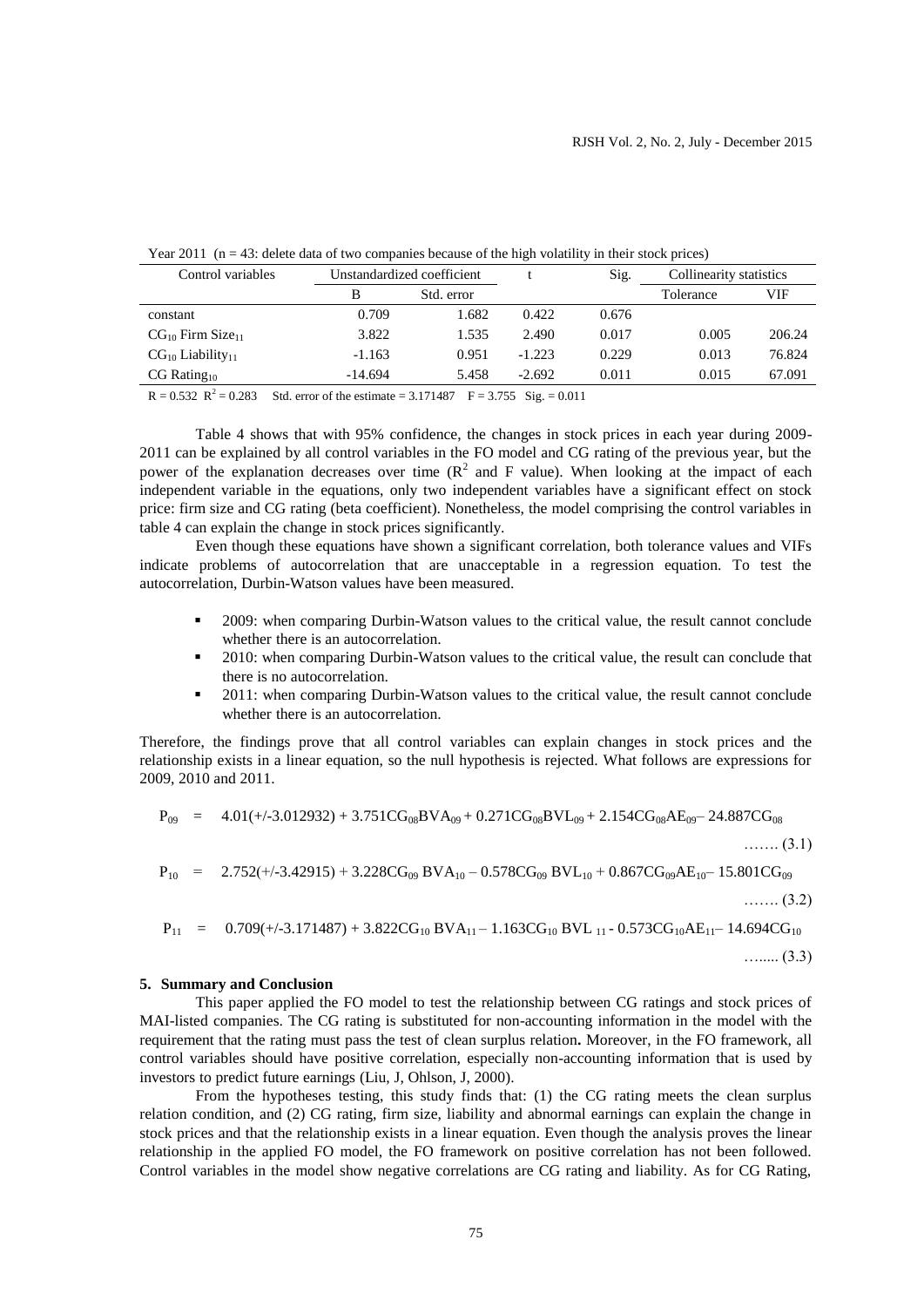this finding implies that investors do not pay attention to publicized CG ratings, do not use such information for decision-making, and this is contrary to the studies of Klapper & Love (2002), Durnev & Kim (2005), and Black, Jang Kim (2003). However, this finding has the same conclusion as the later study of Hodgson, Lhaopadchan, and Buakes (2011). CG ratings are not employed by investors because the rules governing Thai IOD's assessment criteria for CG are being updated to meet international standards. Indeed, little research supports the interpretation of a negative correlation as an insignificant relationship. What Bauer et al. (2004) and Beiner et al. (2006), for example, claimed as negative correlations between a CG rating and a firm's performances were, in fact, insignificant correlations between those two variables.

Another control variable that breaks the FO framework is liability. It appears that liability has both positive and negative signs. As the relationship between debt size and stock price each year does not indicate a coefficient sign in the same direction, the capital structure of MAI-listed companies during this study may not be relevant to determine a firm's value and its operating results in the future (Modigliani & Miller, 1958). In particular, interest expense can be a tax credit (Modigliani & Miller, 1963).

The last issue is the model's power to explain the relationship. The outcomes show a weak power of explanation. When looking at the economy during 2008-2011, Thailand had a downturn that would unavoidably cause abnormalities to the capital market. In times like that, investors' decisions in weighing risks with potential benefits received would be different from a period of normal capital markets. In the 1960s, for example, when the economy was in recession and capital markets were not in a normal condition, the study of Fama (1965) found that investors hardly used past stock prices to forecast returns in the very near future and they could be affected by changes very easily (Fama, 1969). Supported by the work of Markowitz (1952) about investor behavior, securities cannot be evaluated in isolation, but only as a group. The decision to hold any security would depend on what other securities an investor wanted to hold. Very often, deviations in asset prices came from unreasonable investors. Such events could have occurred in Thailand's capital market during 2008-2011 and, of course, the model's ability to explain changes in stock prices would be less than 50%.

#### **6. References**

- Alba P., Claessens, S., & Djankov, S. (1998). Thailand's Corporate Financing And Governance Structures: Impact on firms' competitiveness. *Conference on Thailand's Dynamic Economic Recovery and Competitiveness.* UNCC, Bangkok. 3-4, 11-23.
- Afriani, C. & Utama, M. H. (2011). The Causality between Corporate Governance Practice and Bank Performance: Empirical Evidence from Indonesia Gadjah Mada. *International Journal of Business, 13*(3), 227.
- Bebchuk L., Cohen A., & Ferrell A. (2009). What Matters in Corporate Governance? *Review of Financial Studies, 22*(2), 783-827.
- Bernard, V. L. (1995). The Feltham-Ohlson Framework: Implications for Empiricists. *Contemporary Accounting Research, 11*(2), 733–747.
- Black & Bernard (2001). The Corporate Governance Behavior and Market Value of Russian Firms. *Emerging Market Review, 2*, 108-289.
- Black, B. S., Jang, H., & Kim, W. (2003). Does Corporate Governance Affect Firm Value?
- Bernard B., Hasung J., & Woochan K. (2006). Does Corporate Governance Affect Firms' Market Values? Evidence from Korea. *Journal of Law, Economics and Organization, 22,* 366-413.
- Brown, L.D. & Caylor, M.L. (2004). The Correlation between Corporate Governance and Company Performances. Research study commissioned by Institutional Shareholder Services, Inc.
- Drobetz, W., Schillhofer, A., & Zimmerman, H. (2004). Corporate governance and expected stock returns: evidence from Germany. *European Financial Management, 10*(2), 267-293.
- Daryaeiet et al. (2012). The Impact Of Corporate Governance Mechanism On Performance In Emerging Market (Evidence from Tehran Stock Exchange (TSE)). *Australian Journal of Basic & Applied Sciences, 6* (12), 198.
- Durnev, A. & Kim, E. (2007). Explaining Differences in the Quality of Governance among Companies: Evidence from Emerging Markets. *Journal of Applied Corporate Finance, 19*(1), 16-24.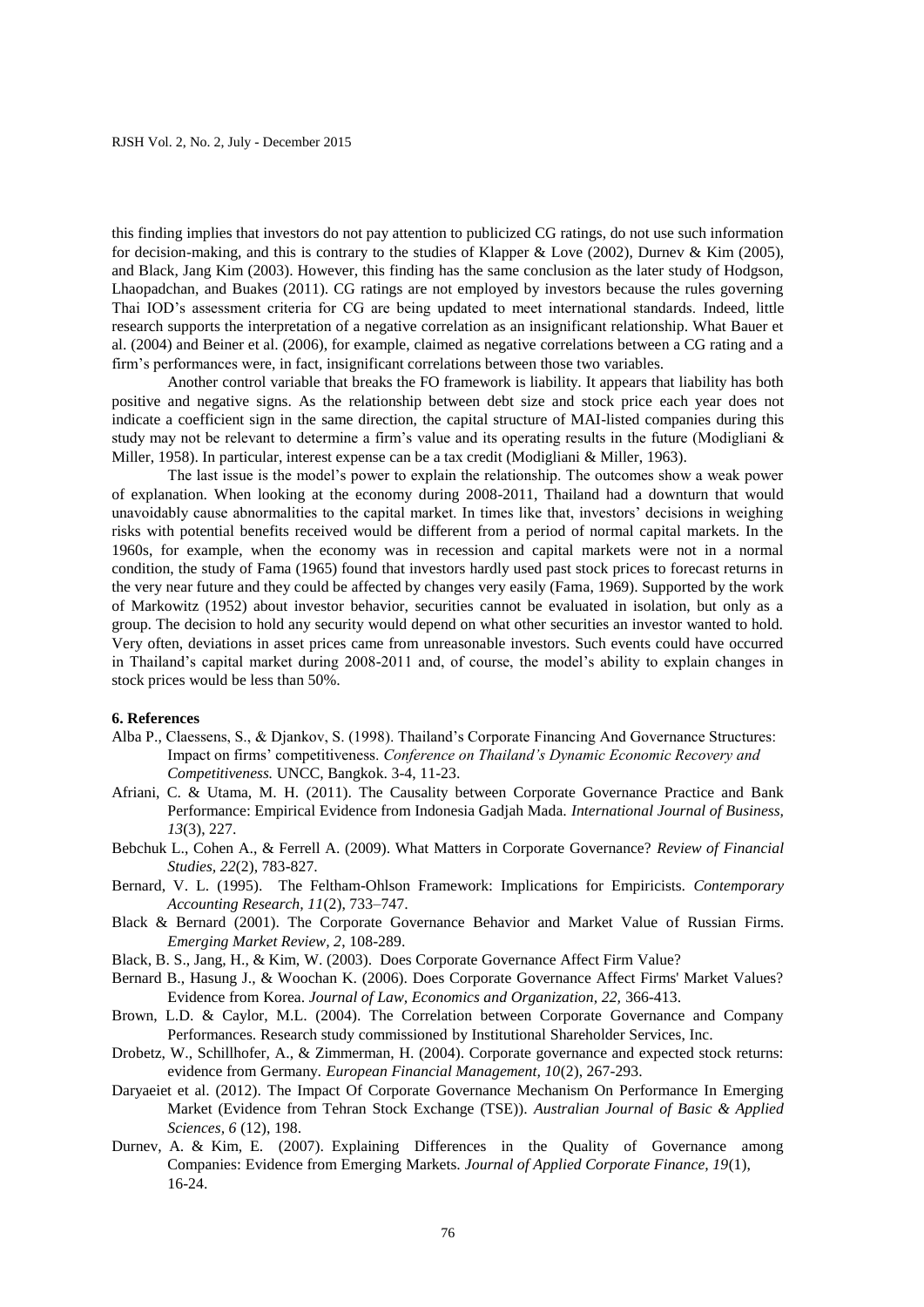- Dahmash & Qabajeh, (2012). Value Relevance of Ohlson Model with Jordanian Data. *Interdisciplinary Journal of Contemporary Research in Business, 3*(11), 551-560.
- Ergin, E. (2012). Corporate Governance Ratings and Market-based Financial Performance: Evidence from Turkey. *International Journal of Economics and Finance, 4*(9), 61-68.
- Fama, E. F. & Fisher L. et al. (1969). The Adjustment of Stock Prices to New Information. *International Economic Review, 10*(1), 1-21.
- Fama, E. F. (1965). Tomorrow on the New York Stock Exchange. *Journal of Business, 38*(3), 285-99.
- Fama, E. & French, K. (1997). Industry Costs of Equity. *Journal of Financial Economics, 43*, 153-193.
- Fama, E. F. & Laffer, A. (1971). Information and Capital Markets. *Journal of Business, 44*(3), 289-98.
- Fama, E. & Miller, M. (1972). *The Theory of Finance*. Dryden Press. Business & Economics 346 pages.
- Feltham, G.A. & Ohlson, J.A. (1995). Valuation and Clean Surplus Accounting for Operating and Financial Activities. *Contemporary Accounting Research, 11*, 689-731.
- Feltham, G.A. & Ohlson, J.A. (1996). Uncertainty Resolution and the Theory of Depreciation Measurement. *Journal of Accounting-Research, 34*, 209-34.
- Giner, B. & Iñiguez, R. (2006). An empirical assessment of the Feltham-Ohlson models considering the sign of abnormal earnings. *Accounting and Business Research, 36*(3), 169-190.
- Gompers, P. A., Ishii, J., & Metrick, A. (2003). Corporate governance and equity prices. *The Quarterly Journal of Economics, 118*(1), 107-156.
- Haniffa, R. & Hudaib M. (2006). Corporate Governance Structure and Performance of Malaysian Listed Companies. *Journal of Business Finance & Accounting, 33*(7-8), 1034-1062.
- Klapper, Leora F., & Love I. (2002). *Corporate governance, investor protection, and performance in emerging markets.* World Bank Policy Research Working Paper Series 2818.
- Lo K. & Lys, T. (2000). The Ohlson Model: Contribution to Valuation Theory, Limitations, and Empirical Applications. *Journal of Accounting, Auditing & Finance, 15*(3), 337-367.
- Liu J. & Ohlson J. (2000). The Feltham-Ohlson 1995 Model: Empirical Implications. *Journal of Accounting, Auditing & Finance, 15*(3), 321-331.
- Lundholm, R.J. (1995). Tutorial on the Ohlson and Feltham/Ohlson Models: Answers to some Frequently Asked Questions. *Contemporary Accounting Research, 11*(2), 749-761.
- Montreevat, S. (2006). *Corporate Governance of Listed Companies in Thailand*. Institute of Southeast Asian Studies, Singapore. ISEAS Publications.
- Markowitz, H.M. (1952). Portfolio Selection. *The Journal of Finance, 7*(1), 77–91.
- Martani, D. & Saputra, Y. (2009). The Impact of Corporate Governance to the Economic Value Listed Company is BEI 2003-2004. *China-USA Business Review, 8*(3), 26-40.
- Morey, M., Gottesman, A., Baker, E., & Godridge, B. (2009). Does better corporate governance result in higher valuations in emerging markets? Another examination using a new data set. *Journal of Banking & Finance, Netherlands, 33*(2), 254-262.
- Moradi, N. & Aldin, M., et al. (2012). The Effect of Corporate Governance, Corporate Financing Decision and Ownership Structure on Firm Performance: A Panel Data Approach from Tehran Stock Exchange. *International Journal of Economics and Finance, 4*(6), 86-93.
- Modigliani, F. & Miller, M. (1958). The Cost of Capital, Corporation Finance and the Theory of Investment. *American Economic Review, 48*(3), 261-297.
- Modigliani, F. & Miller, M. (1963). Corporate income taxes and the cost of capital: a correction. *American Economic Review,* 53(3), 433-443.
- Ohlson, J. (1995). Earnings, book values and dividends in equity valuation. *Contemporary Accounting Research, 11*(2), 661–687.
- Ohlson, J. A. (2001). Eamings, book values, and dividends in equity valuation: an empirical perspective. *Contemporary Accounting Research, 18*(1), 107-120.
- Ota, K. (2002). A test of the Ohlson (1995) model: empirical evidence from Japan. *The International Journal of Accounting, 37*(2), 157-182.
- Price Waterhouse Management Consultants Ltd. (1997). Corporate Governance in Thailand: A Price Waterhouse Study, commissioned by the Stock Exchange of Thailand, January.